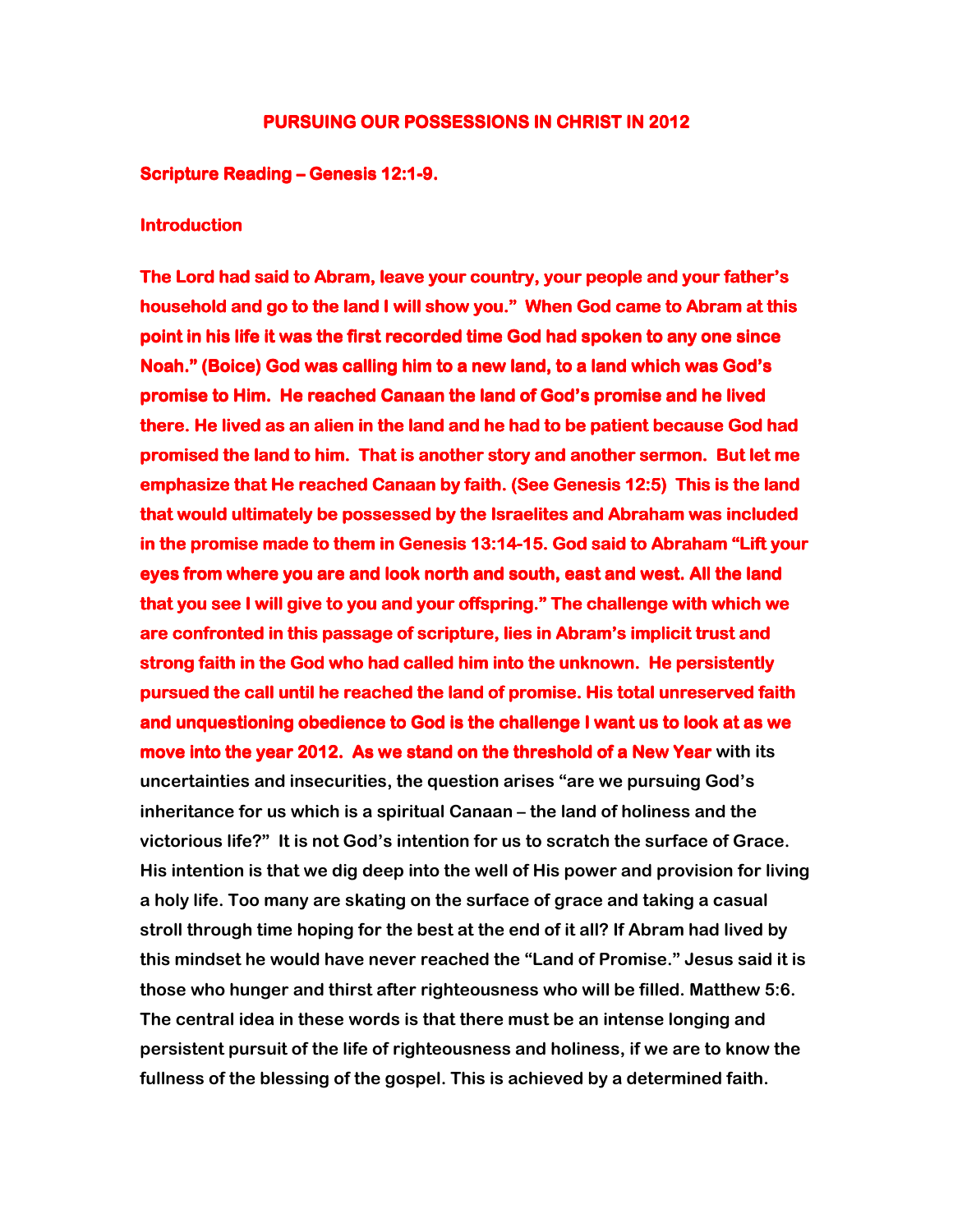At the end of his life Paul testified "I have fought the good fight, I have finished my course, I have kept the faith." 2 Timothy 4:7. Paul made clear that life's journey was not a casual stroll through time. He uses words like "fighting," "finishing" and "keeping the faith." A saint in a church of which I was pastor said to me on one occasion, "Pastor I can't let the trivial bother me or fuss about nonessentials, because at my age I am putting all my energies into preparing for heaven and facing God one day." From what I know of her she had been doing that of all of her life. The issue with her is not her aging, but her readiness to meet God one day. Are we pursuing the holy inheritance that God has given to us? Have we committed ourselves to values and priorities that fit us for life and which qualify us to hear the Master's commendation one day, "well done you good and faithful servant, enter into the joy of your Lord.'" The important question is "are we growing in grace, Christ likeness and holiness as we walk the pathway of life?" The Apostle Paul constantly and consistently focused on the spiritual values and qualities in the Christians. He frequently urged the Christians to live worthy of the gospel which they had received in and through Christ. And to do this requires a full surrender to Lordship of Christ, obedience to the will of the Holy Spirit, and consecration to the purposes of God. Jesus "died to make men holy. He died to make them good." He has provided power to live the life of holiness in our world and the means to grow in grace and in the knowledge of Christ. This is the passion of the heart of God. Let us make this the focus of life and the passion of our hearts in the year 2012. It is important that we determine this year to pursue this goal.

We read a significant passage of scripture, describes God's Abram's encounter with God and His call and challenge to Abraham to leave his country and move into the unknown with God. He was to go to a country that he had never visited. Significantly it was the land of Canaan. This land was to be the inheritance of God's people in the purposes of God for them. And God called him to it.

In the Old Testament there are types, symbols and shadows which speak to spiritual realities. The land of Canaan was known as the land of Canaan Rest. It is descriptive of the life of holiness. It is a rest which belongs to the people of God. One has written well that "when we are called to trust with the kind of faith that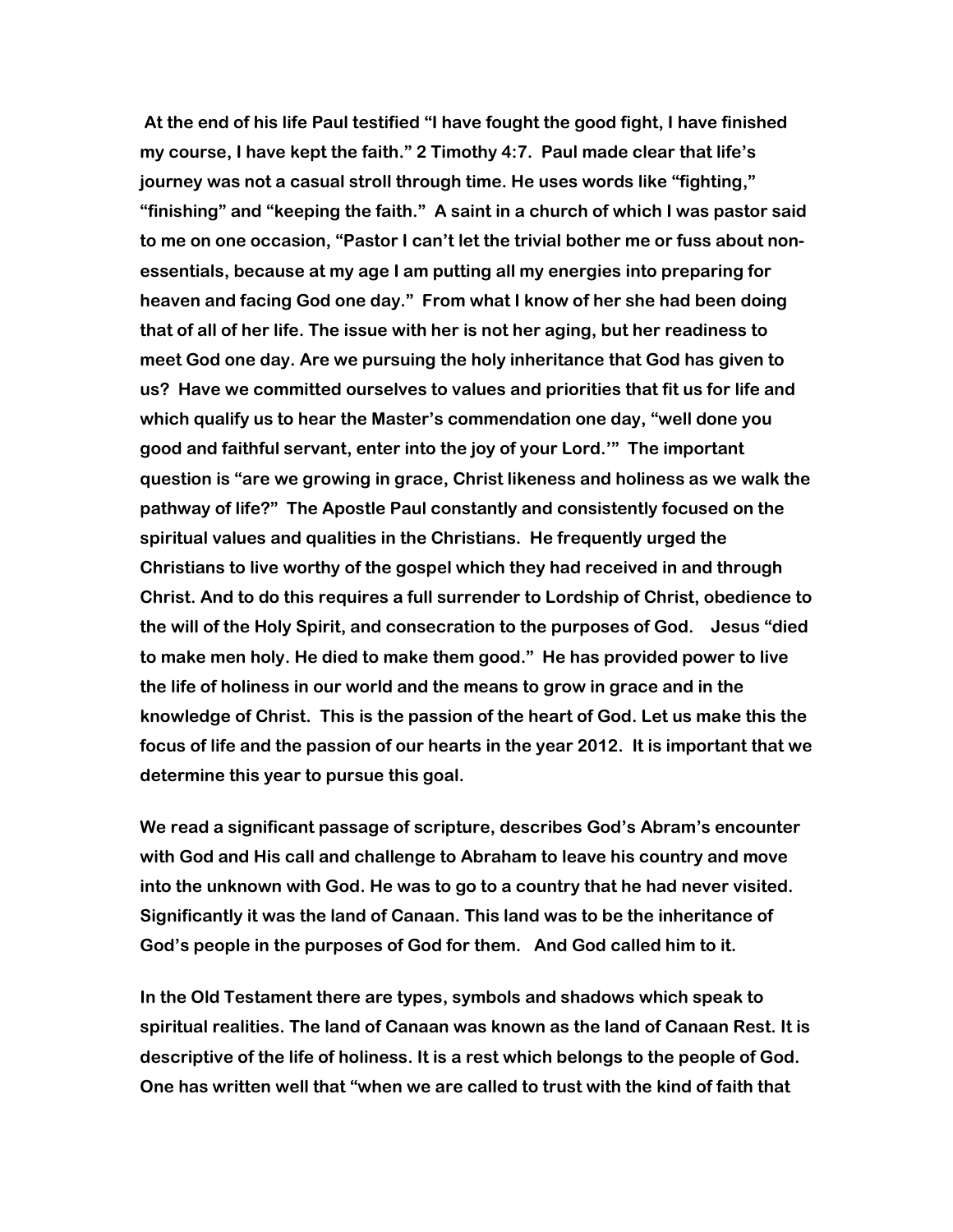turns us from our own way to obedience, it is then that Jesus by cleansing our hearts brings us into this rest of a deep fellowship with God, the promised land of His presence which is the holy place." When we yield our own way completely to God's way, we will enjoy the depths and riches of this rest. The challenge is to trust in His power to deliver us from sin and make us holy. This is our inheritance. It is the land of a spiritual Canaan.

There is much that can be applied to our lives as we look at Abram's call to a geographical Canaan. It was a critical moment in the life of Abraham, and there are some useful guidelines in this incident that will help us in our pursuit and desire to live a holy life which is our inheritance.

What then are some fundamental guidelines which are the secret of possessing our inheritance and living the life of holiness? These guidelines are revealed in Abram's response to the call and commission of God on his life.

First of all there was,

a. God's clear call to commitment. The Lord said to "Abram, "leave your country, your people, and your father's household and go to the land I will show you." Genesis 12:1. This was a call to total commitment. This is an essential step growth in grace and holiness. Then there was,

b. God's precious promise to Abram of blessing and fruitfulness. Genesis 12:2. "I will make you into a great nation and I will bless you. I will make you great and you will be a blessing." There was also,

#### c. God's priceless pledge to give Abram the land of Canaan. Genesis 12:7.

".......go to the land I will show you." Abram's encounter with God was clearly designed to take him into the future with confidence, but also to accomplish God's purposes for his life and through him to the world. A study of Abram's response to the call of God upon his life will reveal that if he was to make progress in the will of God and claim his inheritance - the land of Canaan- there were specific principles by which he would have to operate. They were guiding lights that would take him through some dark and difficult circumstances. It is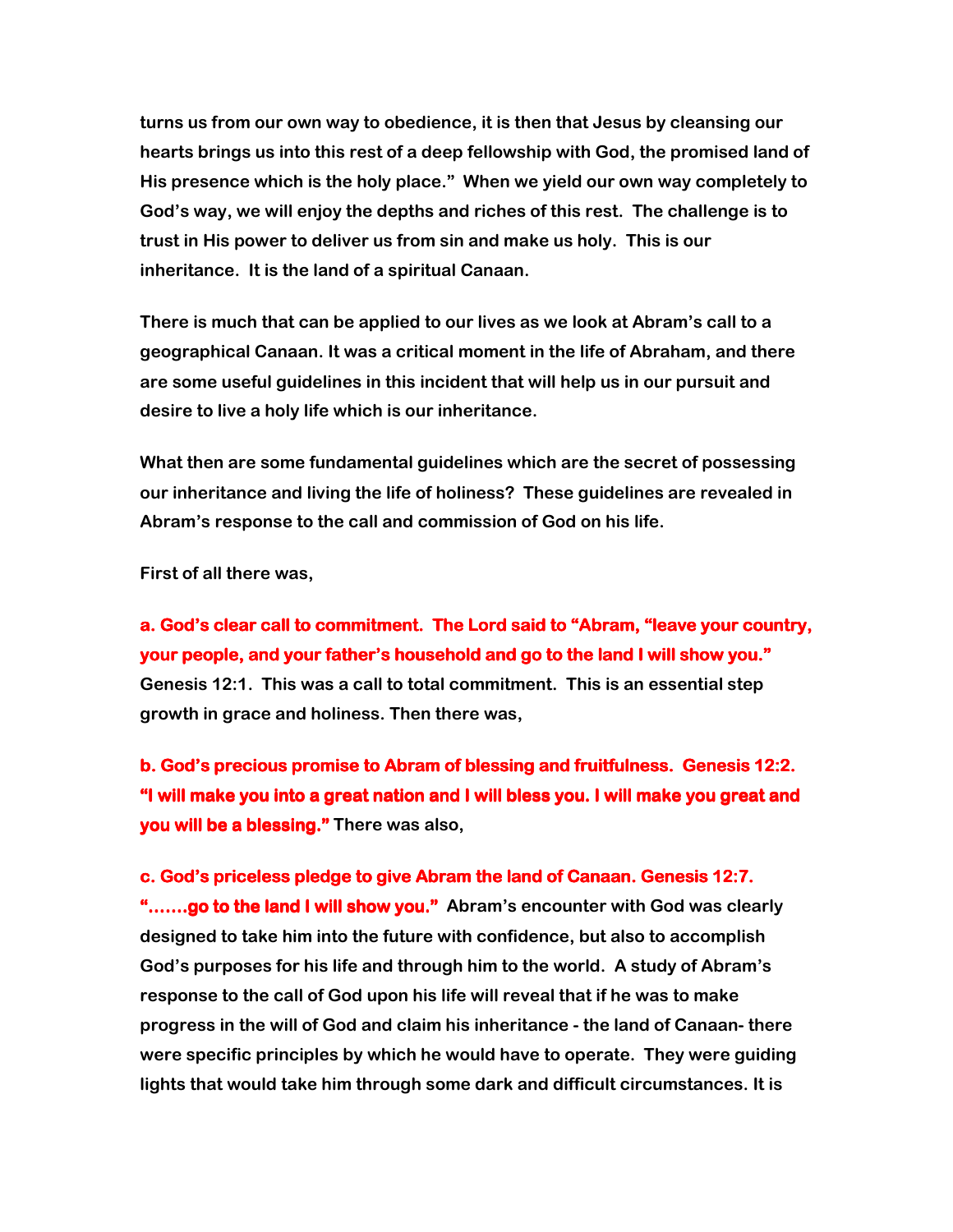clear however, that they were necessary to Abram' achieving God's purposes for his life. There is no doubt that we can learn from Abram and his response to God's call to possess a new land.

If we are to grow and achieve spiritually and pursue our inheritance this coming year, then we must discover from Abram what this spiritual achievement is founded on. NOTICE THAT IT IS ROOTED IN

1.AN OBJECTIVE DIVINELY DEFINED. Genesis 12: 1-5. "The Lord commanded Abram to go into the land that he would show him." God chose Abram's destiny. God selected what Abram would do in life. The writer to the Hebrews tells us that Abram, "when called to go to a place, he would later receive his inheritance, obeyed and went, even though he did not know where he was going."

Now if Abram did not know where he was going, what was his objective? For Abram it was not a question of the place of God's choice for him, but of what God's will was for him regardless of the place. The place did not matter to Abram. God's will is what mattered. What was supremely important to him was not only the divinely chosen place, but the Divine will. At this stage of his life he did not have know were God wanted him. What He was most concerned with was to listen to God's voice and do God's will. God had chosen the place and all Abram had to do was follow the leadership of God, and he would eventually arrive at the divinely chosen place. I have a plaque on my dresser which was given to me in one of my pastorates. It reads "The man who walks with God always get to his destination." This was the secret of reaching his goal and claiming his inheritance. " Now what was required for Abram to reach his destination?" There are two principles that emerge here. First of all,

a. A Specific Priority was established. Genesis 12:1, 4. God said to Abram, "Leave your country, your people and your father's household and go to the land **I will show you."** In verse 4 "Abram left as the Lord told him to." Abram was clear on what God wanted him to do and it was a serious move to make. "Leave your country….leave your people….leave your father's household and go to the land I will show you." This was both a call and a challenge to Abram. It was a call to a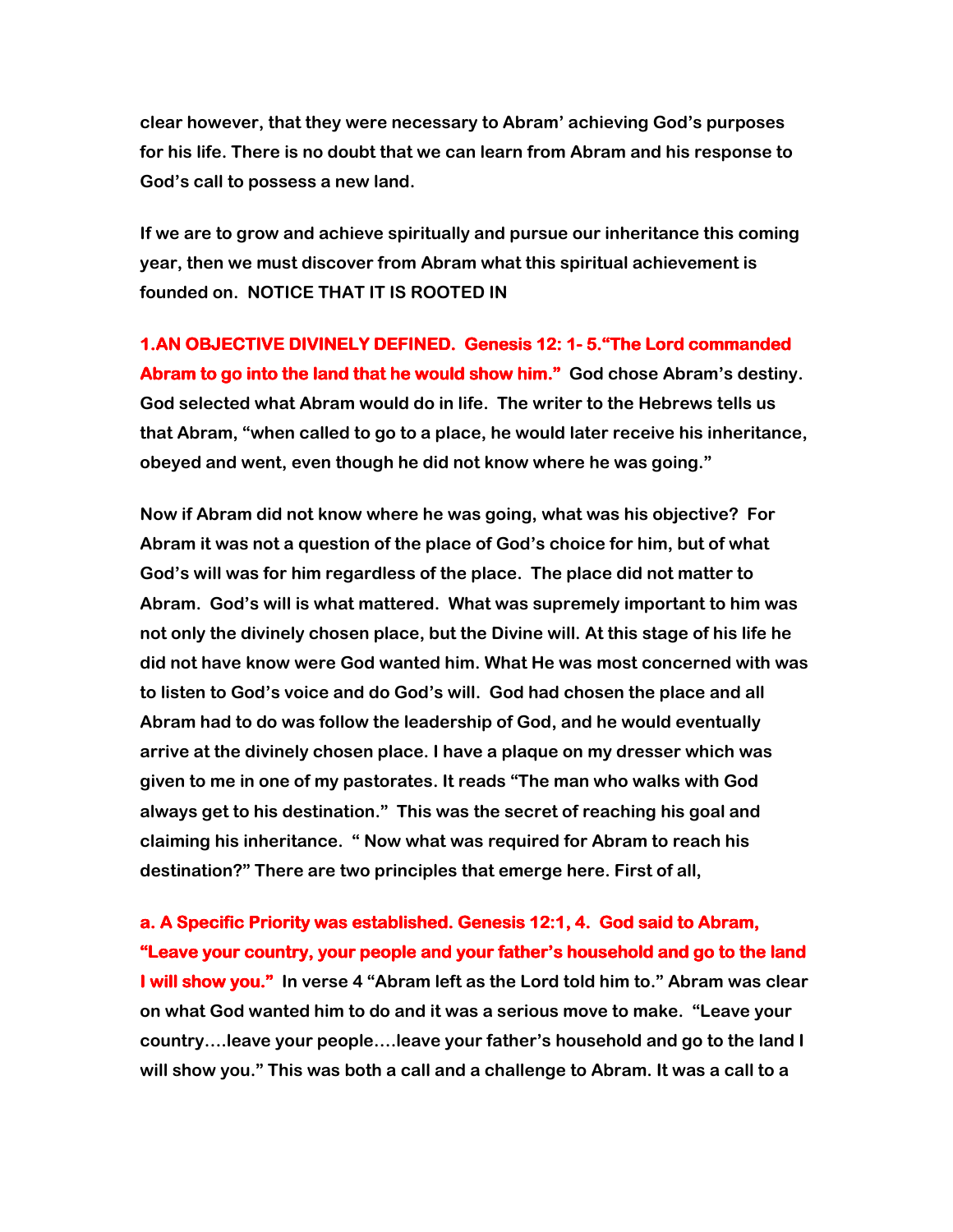divine priority. You will observe that two factors come into play in order for him to fulfill what God had called him to do.

i. After God had called him to go to this new land; he was faced with a radical choice. To do this he would have to establish a new priority in his life. That priority was to obey God's Call and commission. The second factor is this,

ii. After establishing this priority, he acted on it. Genesis 12:4. "So Abram left as the Lord told him to do." This was more than a New Year's resolution. He took action on his decision. When Charles Hummell was going into the ministry, a businessman gave him an excellent piece of advice. "Be careful that the urgent doesn't crowd out the important." Set down your priorities in life and don't let the urgent crowd out those priorities. The second element that Abram needed in order to reach God's chosen place for him was

b. A singular Purpose to fulfill God's Will for his life. Genesis 12:4. "Abram left as the Lord had told him." What he gave up is an indication that there was an intense and singular passionate determination in Abram to do God's will and doing so trust Him who had called him. It is evident from Abram's response that when the purpose is established and the priorities settled, the next step is to passionately pursue them. Abram left as the Lord had called him. Abram gave up the good, to pursue the excellent. He relinquished the legitimate to follow after the superior and he did it with a fervent passion to achieve God's had planned for him.

Here is a question for the New Year "What is your passion as a Christian" Surely it should be a passion for God and holy living. God is holy and has called us to holiness. His will is our sanctification. His command is to be holy as He is holy. 1 Peter1:16. Paul tells us that God chose us in him to be holy and blameless in his sight." Ephesians 1:4. This is our inheritance! God challenges us to this Divinely defined objective. God's objective for Abram was clearly defined. Furthermore,

2. HIS OBJECTIVE WAS DIVINELY CHOSEN. Genesis. 12:1. The Lord said to Abram, "Leave your country, your people, your father's household and go to the land I will show you." Abram did not choose his future. He did not choose his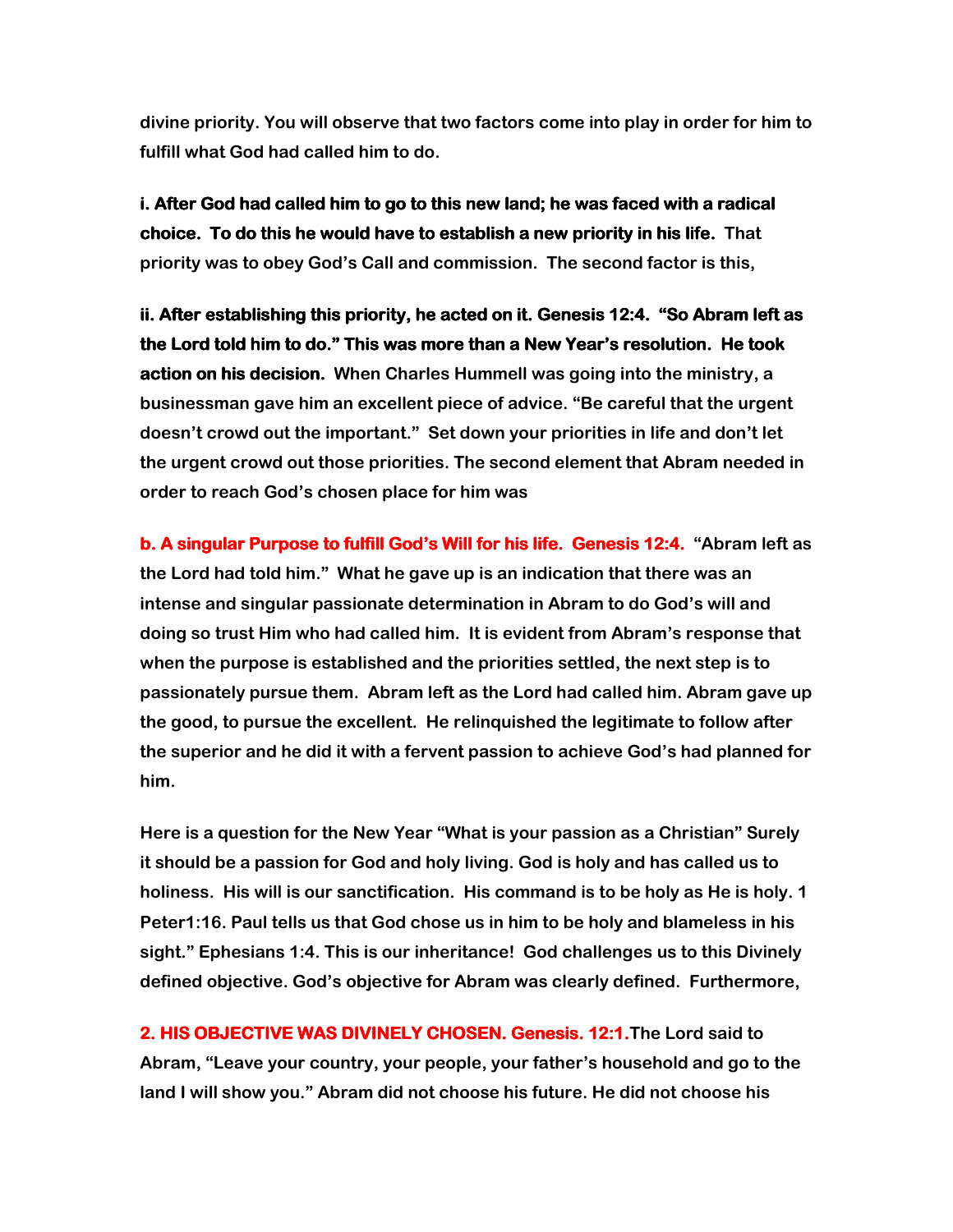objective in life. He chose what God had for him. His objective was divinely chosen. God commanded him to go into the known and the goal was established by God. God had a place and a plan for Abram's life. It was set out for Abram, but if that plan was to work out for him, he would have to place himself in God's hands and under God's sovereign will. God's purpose for his life would have to become his purpose. The writer to the Hebrews declares, "By faith Abraham when called to go to a place he would later receive as his inheritance, obeyed and went." While heaven is included in that inheritance, Canaan is described as the promise of his inheritance. Canaan was,

a. A Specific Destination. Genesis 12:1. The land God promised him was Canaan. Canaan in the scriptures is type of the life of holiness. It cannot be a type of heaven for there are too many giants and battles in the land. The life of holiness is the inheritance to which God has called His people. Paul writing to the church in Colosse writes, "Giving thanks to the Father who had qualified you to share in the inheritance of the saints in the Kingdom of light. For He has rescued us from the dominion of darkness and brought us into the Kingdom of the Son he loves." Colossians 1:12. Barclay tells us, Paul is saying that

i. God has given to the Colossians a share in the inheritance of God's dedicated **people."** This passage of scripture ties in with that passage in Paul's speech before Agrippa, when He told him of the work God had given him. What was that task? "To open their eyes, and turn them from darkness to light and from the power of Satan to God, that they may receive the forgiveness of sins, and inheritance among them which are sanctified by faith that is in me." Acts 26:18. Barclay points out that the first privilege is that there has been given to the Gentiles a share in the inheritance of the Jews. The Jews had always been God's chosen people – the unique and special possession of God. But Jesus came and opened the door to the Gentiles and to all men. Not only to the Jews but men and women of all nations. But Paul informs that

ii. God has brought us into the Kingdom of the Son He loves. The Greek word for "brought us," has a special use. In the ancient world, when one empire won a victory over another, it was the custom to take the population and the defeated country and to transfer them lock, stock and barrel to some other land. This was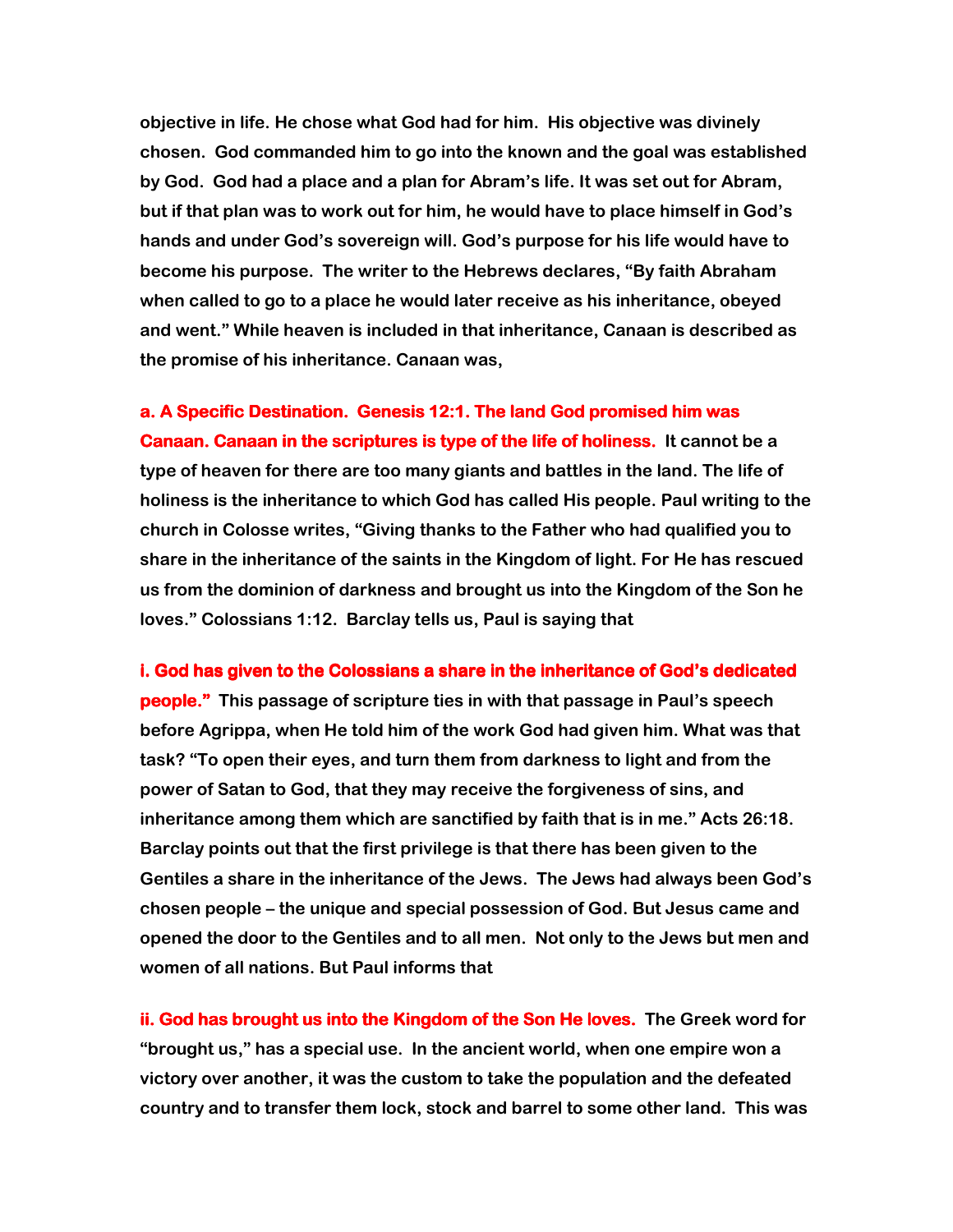the custom in the ancient world. So Paul says that God has transferred the Christian from the kingdom of darkness or the dominion of death into His own Kingdom and under His authority. This transference meant rescue. It meant four great things. It meant,

A. A transference from darkness to light. Colossians 1:12. In and through the Lord Jesus Christ, "God has given us light to live by and to die by." It is His light that dispels the darkness. It also meant,

B. The transference from slavery to freedom. Colossians 1:12. It is redemption, and that is the word used for the buying back of something which was in the power and under the authority of someone else. Without God men and women are slaves to sin and the fear of death. But Jesus stepped into man's predicament and died on a cross to purchase our redemption. By His death and resurrection we can sing with Charles Wesley "my Chains fell off, my heart was free I arose went forth and followed thee." We have been rescued from slavery of sin and brought into freedom which belongs to the children of God.. There is another meaning here which is,

C. The Transference from Condemnation to Forgiveness. Man in his sin deserves nothing but the condemnation of God; but through the sacrifice of Jesus on the old rugged Cross and because He shed his Blood for us, man can personally discover and receive the mercy and the grace of God's forgiveness. And so he can know that he is no longer a condemned sinner at God's judgment seat, but stands guiltless because of the power of God's mercy and grace. But there is still more in the meaning of this word.

D. It means transference from the power of Satan to the power of God. Jesus breaks the power of sin and sets the prisoner free. "If the Son shall make you free you will free indeed." He snaps the chains of sin. Just as an earthly conqueror transferred the citizens of the land he had conquered into a new kingdom and a new land, so God in His triumphant love transfers men and women from the realm of sin and darkness into the realm of holiness and love. This inheritance is both a possession and a pursuit. We possess it and yet there is still much land to be possessed. It is a gift of God but we must pursue holy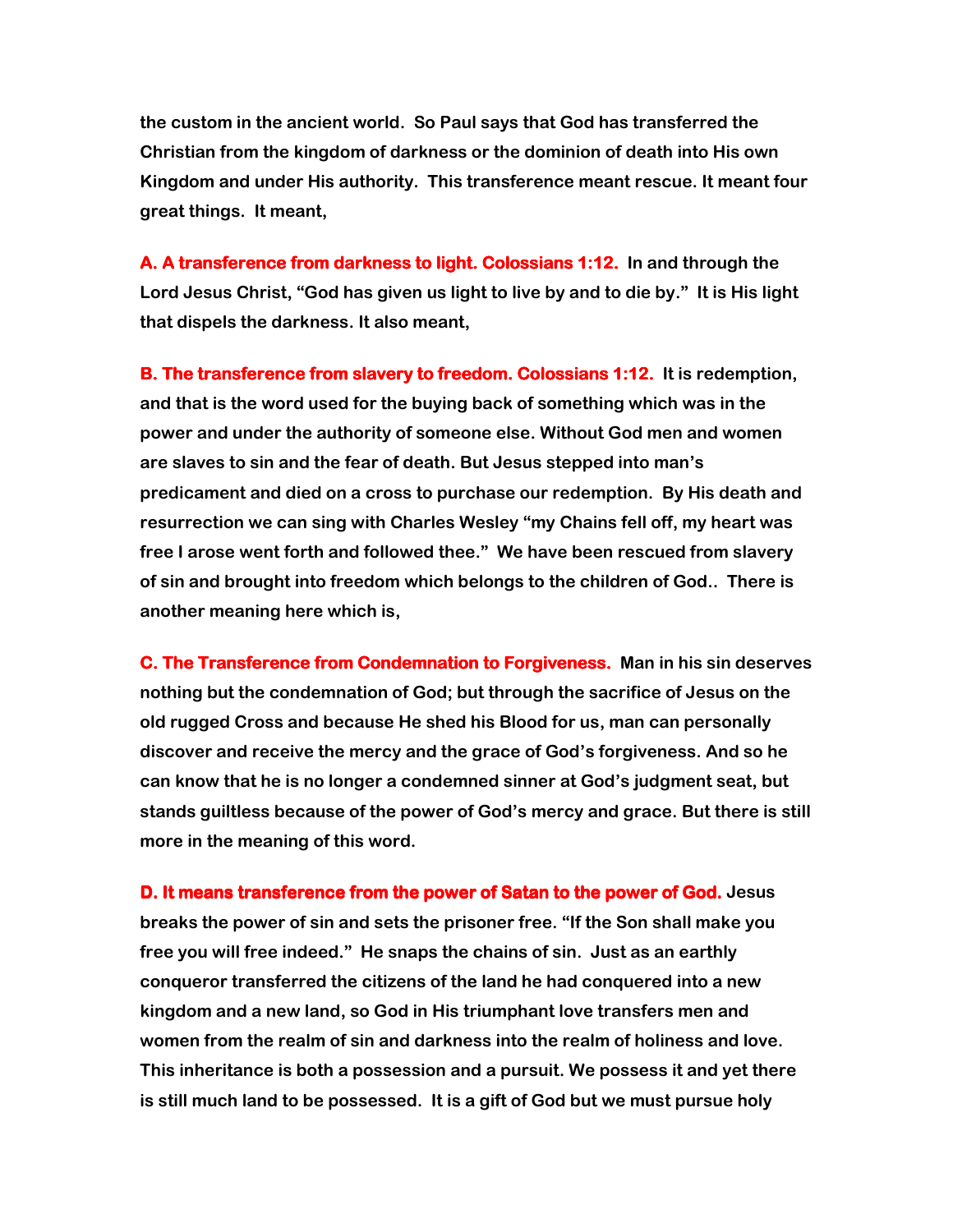living with all the energy of our souls in the power of the Holy Spirit. The scriptures teach that God the Holy Spirit purifies us that is His gift. But it is also a growth. The scriptures teach us that as we walk according to the Holy Spirit's will and leadership, He keeps on cleansing our heart from sin. Maturity is the fruit of our obedient walk with Him. Holiness is our inheritance which should always be our goal and we can possess it. Note that God gives

b. Explicit Instructions. Genesis 12:1. The Lord said to Abram "leave your country, your people and your father's household and go to the land I will show you." The basic instruction to Abram is unmistakably clear. In essence he said "I have chosen a land for you and your family now cut your ties with the past and move to the objective I have selected for you. This is your inheritance, now go and possess it; it is yours for the taking." In the context in which we are considering what God's promise of inheritance to Abram means for us, the instruction of God is clear an unmistakable. "….make every effort to live in peace with all men; without holiness no one will see the Lord. See to it that no one misses the grace of God." Hebrews 12:14-15. Paul writes that "God chose us in Christ before the creation of the world that we should be holy and blameless in His sight." Ephesians 1:4, and again Paul tells us that "Christ loved the church and gave Himself up for her to make her holy…" God's primary objective for men and women is that they be holy. That is the purpose and focus of the death of Jesus. Peter quoting the Old Testament wrote, "So just as He who called you is holy so be holy in all that you do, for it is written "Be holy because I am holy." 1 Peter 1:15-16. God called Abram into the unknown. It was an objective Divinely chosen. Canaan was the inheritance that God promised His people. The Abram story reveals that,

# 3. THE OBJECTIVE WAS SUCCESFULLY ACHIEVED. Genesis 12:1-5

The word says that "they set out for Canaan and they arrived there." How did they successfully complete their journey? There were three fundamental actions that Abram took which led them to God's chosen objective for them. There was,

a.The Act of Renunciation. Genesis12:1. God said to Abram "Leave your country, your people and your father's household….." There was nothing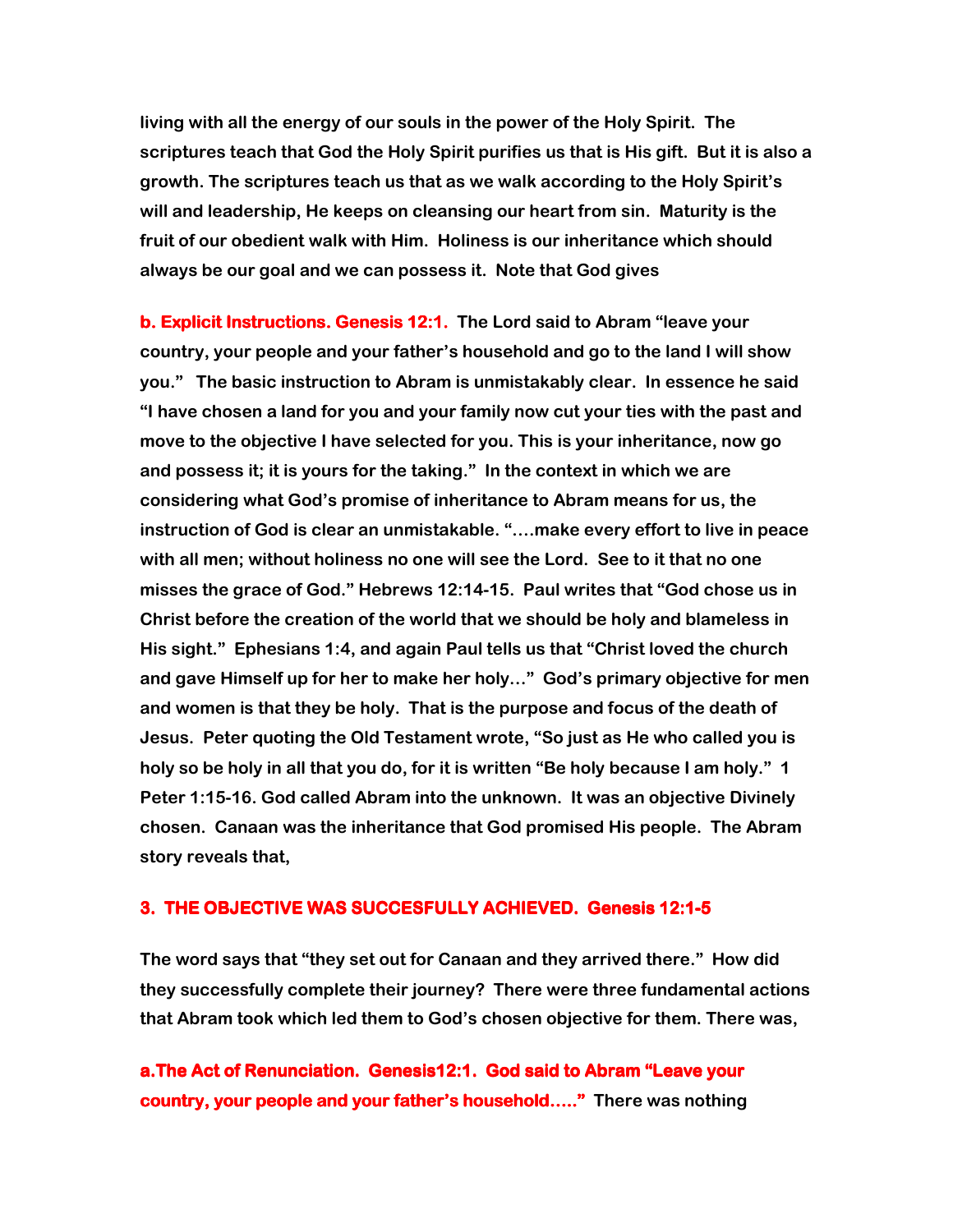illegitimate about his country, his people and his father's household, but Abram was faced with a hard choice. There was price to pay and a cost to count. We have already seen that Abram had settled on what his priorities would be. He had selected to go God's way no matter what it cost him. He chose to cut the ties with those things which would hinder him from going God's way and fulfilling God's purposes for his destiny. He cut his ties with the good, to achieve the excellent. He severed his relationship with the ordinary, in order to reach the extraordinary in God's will. God may not ask us to do what He asked of Abram, but there are times when He will ask us to give up that which holds us back from achieving His will. This is so difficult for many. If God's will take them out of their comfort zones, they resist and retreat and in doing so, not only loose some of God's greatest blessings, but miss God's best for their lives. The impact they could have made for God and souls is diminished. There are others who are selective in what they are willing to renounce what God requires of them. They will never find God's perfect will and blessing with that mindset. God's promise to Abram in Genesis 12:2-3 was amazing. "I will make you into a great nation and I will bless you; I will make your name great, and you will be a blessing. I will bless those who bless you, and whoever curses you I will curse; and all the peoples of the earth will be blessed through you." But first Abram had to turn his back on the life he had built for himself. There was nothing evil about it but it would hinder him from doing God's will and fulfilling God's purposes for him. When we determine that we are going with God there is baggage that will have to be discarded and some legitimate things that will have to be relinquished. Remember that God is good and is concerned about that which is for our good, for He who sees the beginning from the end will ask us to relinquish only those things which will be harmful to us in the long run. The writer to the Hebrews has a word of advice for us in this regard as he urges us to "throw off everything that hinders…." from running the race which God "has marked out for us." Hebrews 12:1. Throw off the baggage of the past. Throw off the hurts, the bitterness and the grudges against people who may have hurt you years ago. Release those things which have demanded your first love. There are things which are sin and then there are the weights which are a hindrance to fulfilling the will of God for your life. Renounce those things and shake yourself free of them and forget them, whether they are sinful or good, and you will reach the objective that God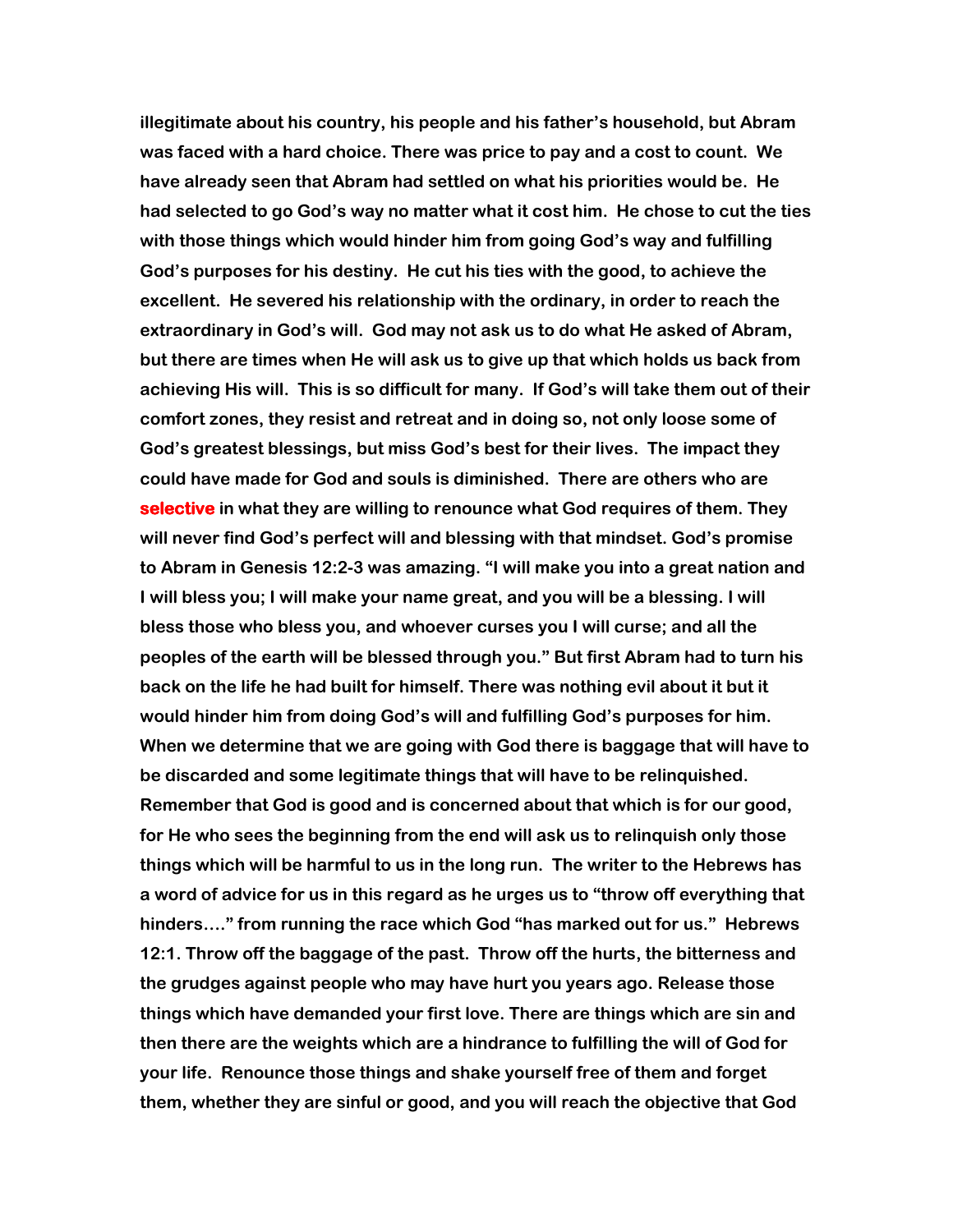has for your life. Abrams' start for the promised land began in an act of renunciation. But with Abram there was also an,

b. Act of Obedience. Genesis 12:4. The word tells us that "Abram left as the Lord told him….." Obedience was the test of Abram's commitment. Without question or doubt Abram left as the Lord told him. There will be no progress with God unless first there is an unquestioning obedience to the voice of God. There must be complete obedience **period,** and when God puts in a period, do not change to a question mark. "A selective obedience is not obedience at all." The objectives of our lives with God are reached in unreserved obedience to Him. Abram also reached his objective by,

c. An Act of Faith. Hebrews 11:8. The Word says "By faith Abraham when called to go to a place he would later receive as his inheritance, obeyed and went even though he did not know where he was going." Abraham had absolute faith in his God, His integrity, His faithfulness, His power, and His word. This quality of faith was the distinctive mark of his walk with God. He is considered to be the father of those who exercise the same quality of faith. Dr. G. Campbell Morgan said, "…..everyone to day who believes, who lives by faith and obeys when the call comes and is content to make the offering God demands at whatever cost: such are the children of Abraham." F.D. Roosevelt wrote that "the only limit to our realization of tomorrow will be our doubts of today." The only limit to realization of our inheritance will be the doubts of today." The limits do not lie in God; they lie in our lack of faith in Him.

# **Conclusion**

There is a sevenfold recitation of the words "I WILL." Genesis 12:2-3. God says "I will show you a land; I will make you a great nation; I will bless you; I will make your name great; I will bless those who bless you; I will curse those who curse you"; and finally in verse 7 "To your offspring I will give this land." While this chapter tells us about Abram in a greater sense these seven phrases tell us about Abraham's God. It speaks about His power to enable Abraham to pursue his inheritance. God has promised His sanctifying work in our hearts. Paul prayed "May God Himself, the God of peace, sanctify you through and through.